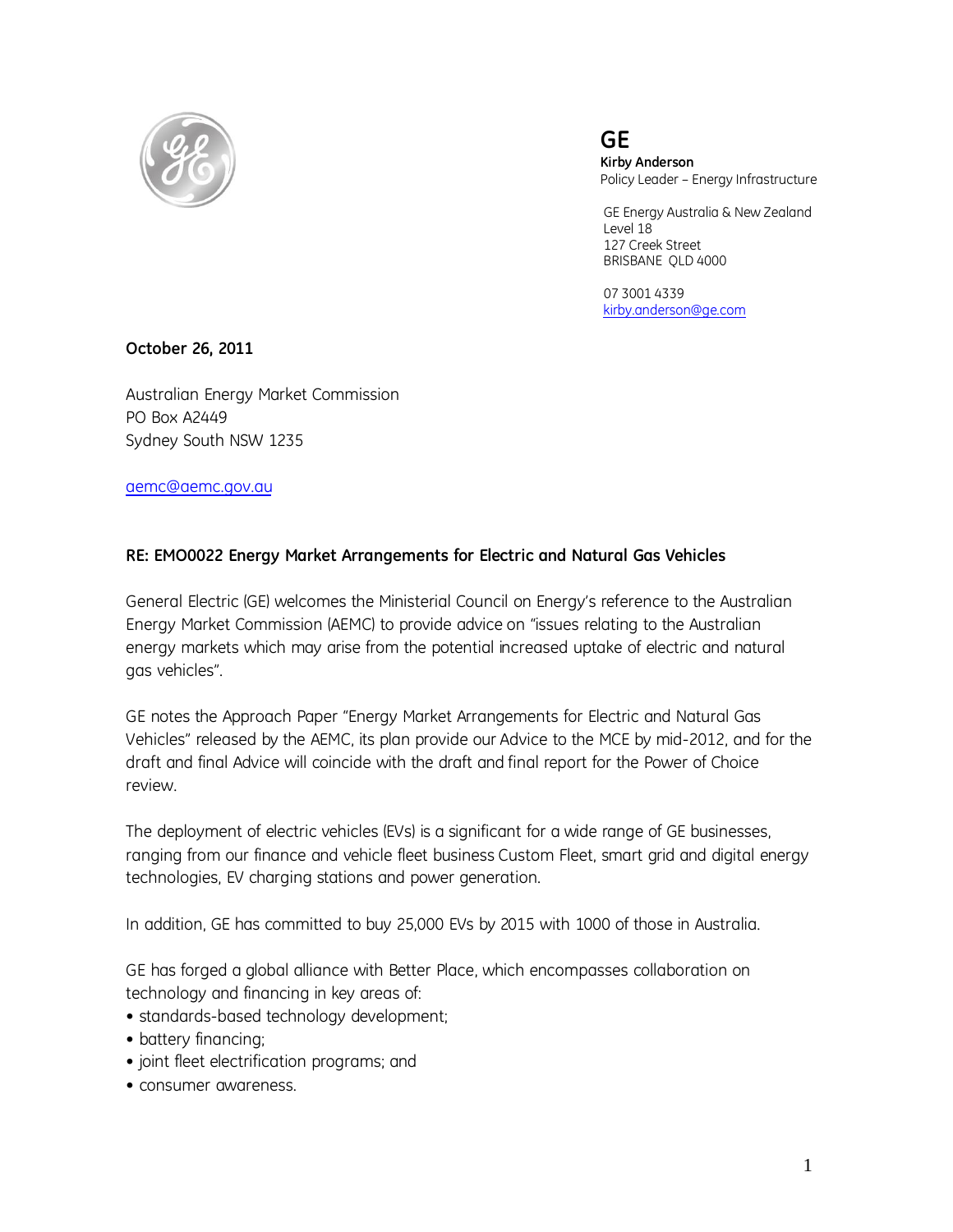GE would welcome the opportunity to provide further submissions to AMEC following the publication of the Directions Paper and Draft Advice, and be prepared to participate in other consultation mechanisms such as a References Panel.

GE believes the model approach for EVs by governments and regulatory bodies should focus on four key outcomes:

- reducing the upfront costs of vehicles;
- ensuring the practical and "smart" build out of EV support infrastructure;
- accelerating technology breakthroughs; and
- encouraging adoption of open and interoperable standards.

### **Reduce the upfront costs of vehicles**

GE believes clear and consistent tax incentives for the purchase of private and fleet vehicles would lower the initial purchase price of electric vehicles and increase mass adoption.

Once EVs are commercially competitive with traditional technologies, these incentives should be gradually phased out.

Governments can also play a leading role in developing industry scale by moving toward full electrification of publicly-owned fleets.

### **Ensure the practical and "smart" build out of EV support infrastructure**

A range of public and private charging infrastructure options must be in place to support the rollout of EVs.

Tax incentives can be used to address the upfront cost barriers of this infrastructure and its installation.

The creation of model building codes and streamlined permitting processes will also accelerate the mass adoption of EV support infrastructure.

Strengthening the electricity infrastructure with smart grid technology is also a key component of the large-scale commercialization of EVs. Smart grid technology, coupled with the appropriate utility rate structures, can alleviate potential stresses on the grid.

Specifically, requiring utilities to offer dynamic rates that reflect the lower marginal cost of generation during off-peak hours would encourage night charging of EVs.